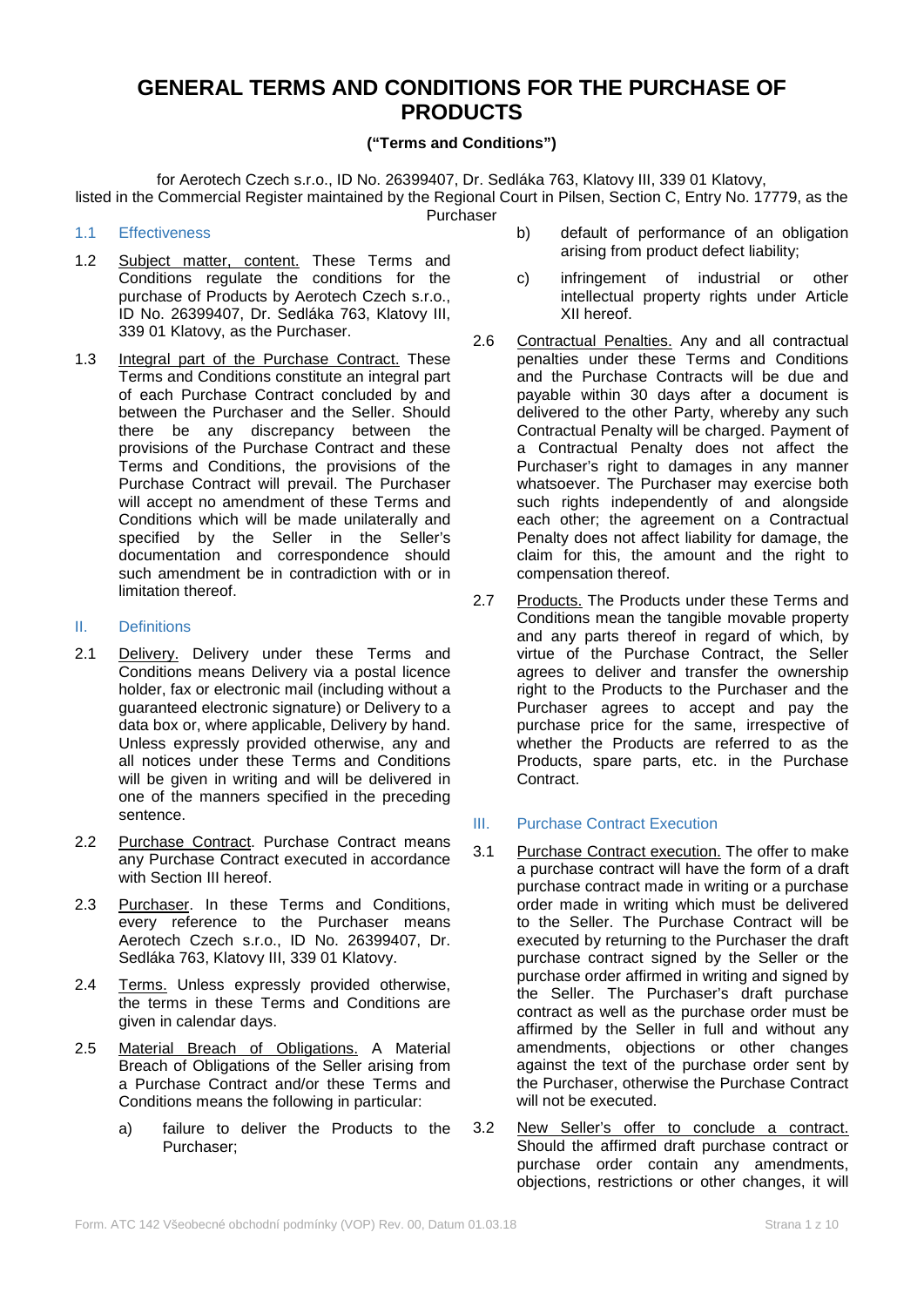be considered a rejection of the same and will form a new offer by the Seller to execute a Purchase Contract, including if the terms and conditions of the draft purchase contract or purchase order are not altered substantially by such amendment, objection, restriction or other change. In such a situation, the Purchase Contract will be executed only if the new offer is affirmed by the Purchaser in writing and returned to the Seller.

- 3.3 Acceptance term, withdrawal from the draft Purchase Contract/purchase order. The Seller must affirm in writing and deliver to the Purchaser any delivered draft purchase contract or delivered purchase order within 7 days of its Delivery or notify the Purchaser within the same term that it rejects the draft purchase contract/purchase order. The affirmation as well as rejection of the draft purchase contract/purchase order must be given in writing, signed and delivered to the Purchaser.
- IV. Quality, Workmanship and Packaging of **Products**
- 4.1 Quality, workmanship. The Products must be in compliance with any and all technical requirements and technical and safety standards regarding the type of Products in question, should such standards be mandatory or take the form of recommendations, but also taking into account the final product in which the Products are to be incorporated. The Products as well as the components used to manufacture the Products must be new, unused, undamaged and made of or from quality materials. Should the Products be supplied on the basis of samples, designs or drawings, the Products must be in full compliance therewith. Should there be any discrepancy between the samples, designs or drawings and the Purchase Contract, the provisions of the Purchase Contract will be decisive in determining the quality and workmanship of the Products. The Products must be capable of providing standard performance on a permanent basis in accordance with the parameters and quality defined in the Purchase Contract and must fully comply with the purpose for which the Products are to be delivered. By virtue of the Purchaser's specifications given in the Purchase Contract. the Seller will not be released from its obligations to act with due professional care and notify the Purchaser in writing, in particular in the event of an inappropriate specification or instruction, that such specification or instruction is not in compliance with the purpose of the Purchase Contract or is incomplete or

insufficient. The Seller represents and warrants that prior to affirming the Purchase Contract, the Seller verified and acknowledged that it was capable of manufacturing and delivering the Products in a due manner and time in accordance with any and all specifications whether arising from the law or a contract (such as standards and guidelines). The Products may not be subject to a charge, for example by way of a security interest.

- 4.2 Origin and composition of the Products. No later than upon the initial Delivery of the Products, the Seller must notify the Purchaser of the country of origin of the Products. Should the country of origin of the Products and the country of origin of any components or materials used to manufacture and/or assemble the Products be different, the Seller will provide both such pieces of information. In regard of the components or materials used, information on the components or materials which are essential for the type of Products in question is sufficient. In the event of a breach of this provision, or should the said notification be false, the Purchaser will have the right to payment by the Seller of a Contractual Penalty of CZK 10,000 per each instance of a breach.
- 4.3 Graphic designations. Apart from the designations, texts or symbols required by binding legal regulations or the Purchaser, the Products will not carry any other elements having the nature of advertisement (logo or name of the manufacturer). Should this provision be breached, the Purchaser will have the right to payment by the Seller of a Contractual Penalty of CZK 10,000 per each instance of a breach.
- 4.4 Special tools or equipment. Should any special tools or equipment be necessary for the assembly, ordinary and extraordinary maintenance and repairs of the Products, the Seller will notify the Purchaser accordingly in writing prior to the execution of the Purchase Contract, including providing information on the availability and standard cost of obtaining these/this tools or equipment.
- 4.5 Packaging, securing and preparing the Products. For the purpose of potential transport, the Seller will package, secure or otherwise prepare the Products for transport at its expense and in a manner expressly provided in the Purchase Contract. If the Purchase Contract does not expressly determine in what manner the Products should be packaged and secured for transport, the Seller must package and secure the Products for transport in such a way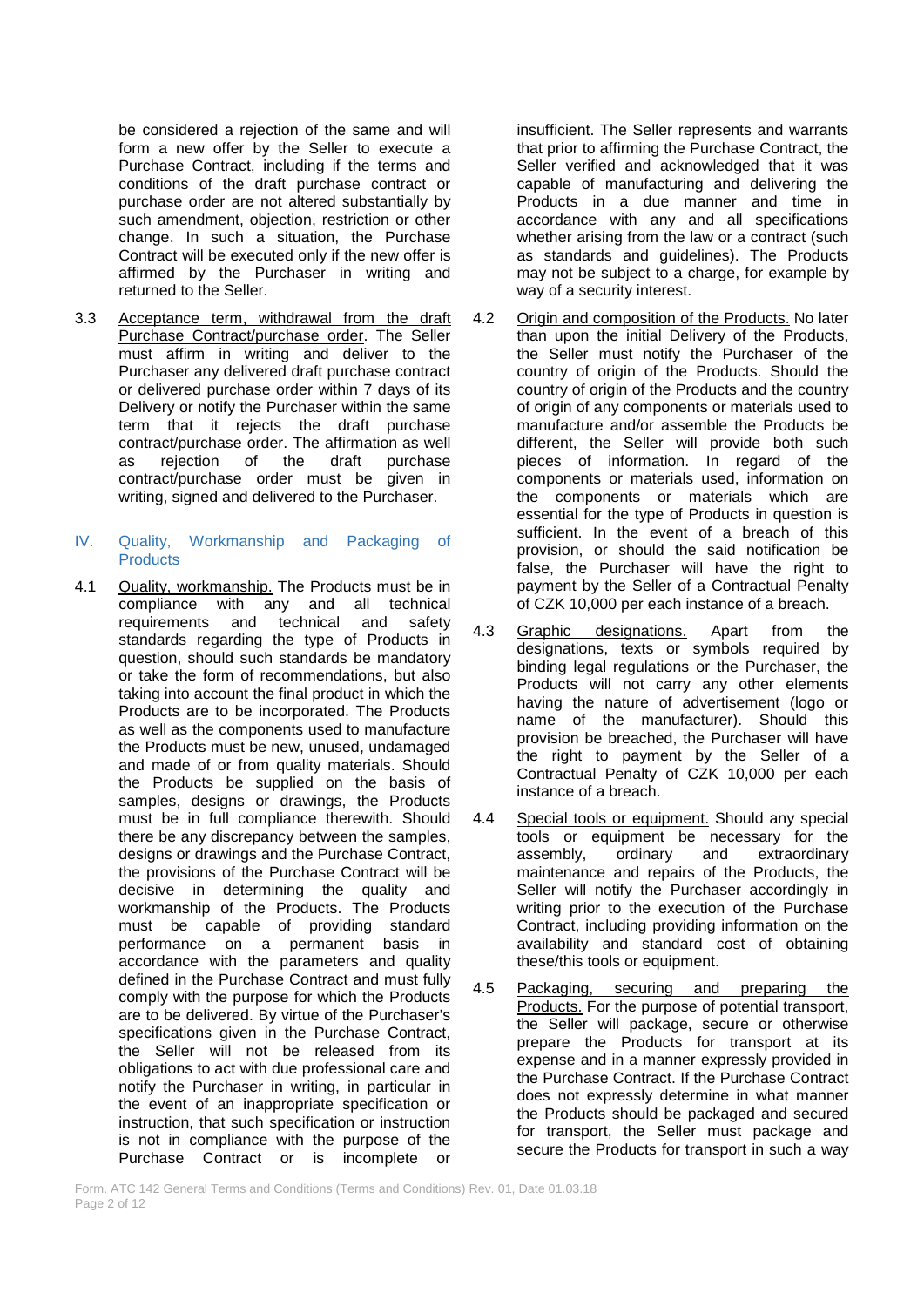that the Products cannot be damaged or impaired during transport, including loading and off-loading. Any and all costs of packaging, securing and preparing the Products in accordance with this provision are included in the purchase price under the Purchase Contract.

4.6 Packaging requirements. The packaging of the Products must enable safe storage thereof without any quality impairment. The packaging must be prepared for handling by a fork-lift truck and must allow for efficient storage, i.e. the packaged Products must be stackable. The packaging of the Products must carry, in a visible place, legible identification of the names of the Seller and the Purchaser, the purchase order number, the Products ID number, information on the quantity and type of the Products based on the Products names and structure given in the Purchase Contract, and the instructions for the storage and safe handling of the Products, i.e. in particular pictorial markings for the identification of transportation packaging, identification returnable containers, and markings required by<br>the legal regulations governing the the legal regulations governing the manufacturing, use and other handling of the Products in question, such as the legal regulations on hazardous and toxic substances. The packaging of the Products must be environmentally friendly (use of polystyrene, packaging containing Freons or PVC, etc. is forbidden; bags, stretch or shrink foil may be used only if made of polyethylene). Should the Seller use returnable containers, such containers must be labelled by the Seller with the container number, container owner, the project name and the pictogram indicating that the container is returnable. Should any returnable container not carry relevant information as listed above, it will be treated as non-returnable. Furthermore, the packaging of the Products must carry information on the gross weight of the Products and the packaging dimensions, whereby such information must have the form of a label or be highlighted in colour or given in any other visible and legible manner, with the exception of Products in such packaging (e.g. bags) which, by its nature, does not objectively involve the risk of injury which might be suffered by the Purchaser when handling the Product and does not have a gross weight of more than 5 kg.

#### V. Product Documentation

5.1 Product documentation. Together with the Products, the Seller will deliver to the Purchaser

any documentation expressly specified in the Purchase Contract. If the Purchase Contract does not expressly specify such documentation, the Seller will deliver to the Purchaser any and all documentation necessary for the acceptance, free handling, customs clearance and use of the Products, in particular any such documentation which governs the technical requirements regarding the installation, operation and use of the Products and requirements for the storage of the Products. One of the essential elements of the Delivery is a delivery note which must specify at least the delivery note number, purchase order number, job order number (if given in the purchase order), article ID number in the format used by the Purchaser, article serial number (if given), the quantity of the Products being delivered and the measurement unit.

- 5.2 Certificates. The Seller will deliver to the Purchaser any certificates pertaining to the Products as specified in the Purchase Contract and/or required in regard of the Products in question by legal regulations. The Seller will deliver such certificates to the Purchaser in such a manner that the Purchaser has a valid certificate at any time. The certificates pursuant to this provision mean in particular the declaration of conformity with regard to products, systems, etc. Should the manufacturing processes for the Products to be delivered by the Seller include gluing or welding, the Seller must at all times possess such gluing/welding systems and certificates which are specified in the design documentation or, where applicable, in the Purchase Contract. In the event of changing the gluing/welding system, the Seller will immediately notify the Purchaser accordingly and deliver the gluing/welding certificates to the Purchaser.
- 5.3 Assistance in obtaining documentation. The Seller will provide the Purchaser, at its request. with any and all assistance in obtaining documentation or relevant electronic messages issued in the Czech Republic or in the country of origin of the Products which the Purchaser may require for exporting or importing the Products and, if necessary, for transportation of the Products via a third country.
- 5.4 Documentation form, specific essential elements. The documents which must be delivered by the Seller to the Purchaser in accordance with the Purchase Contract must be legible, clearly laid out and without errors throughout. Such documents must be delivered in writing in the typed form which cannot be replaced with a recording on a data medium. If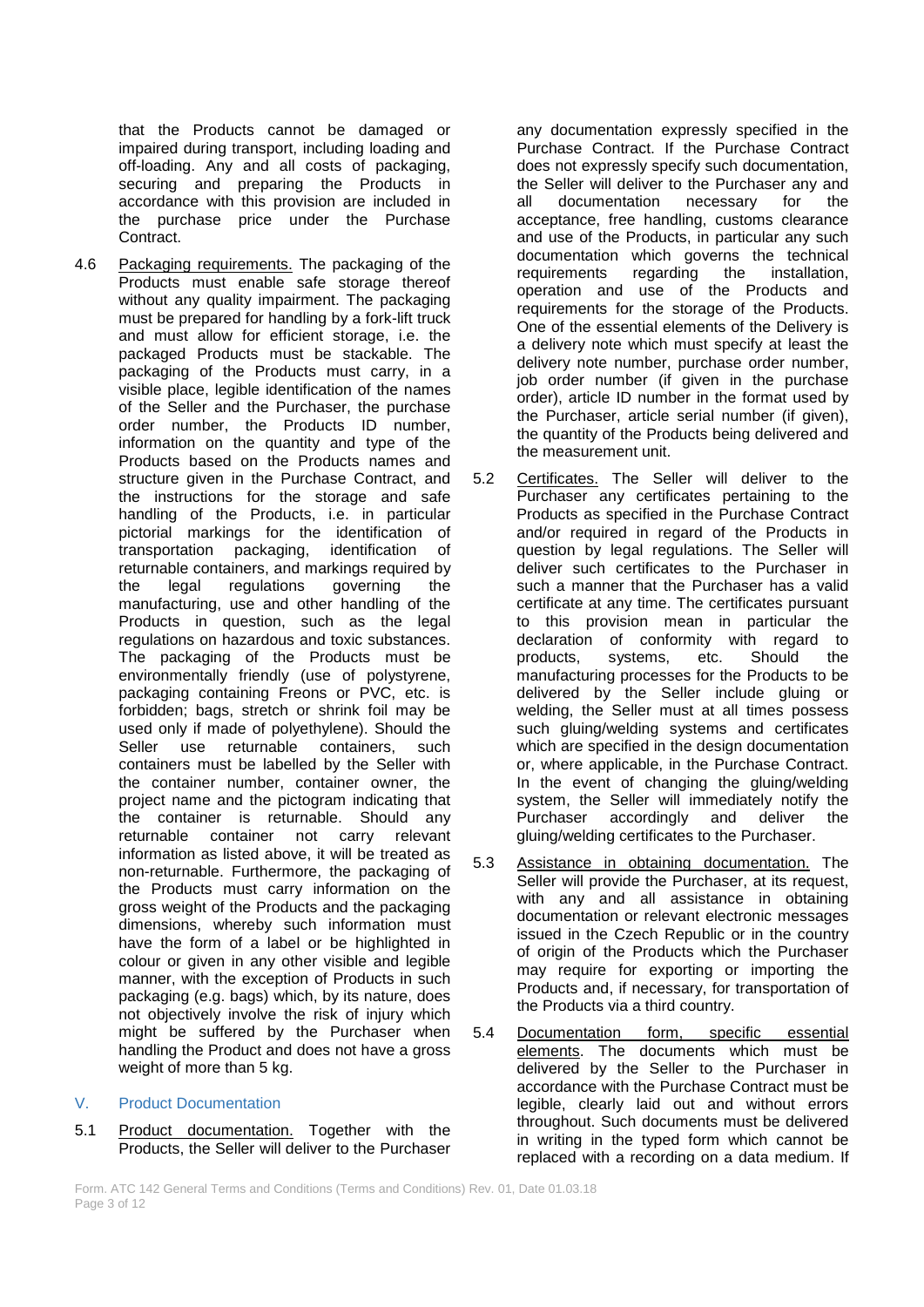the Purchaser requests it, the Seller must deliver the documents to the Purchaser also in the form of a recording on a data medium, in a freely accessible data format. The Seller will deliver the documents regarding the Products in the language versions determined by the Purchaser. The Seller will bear the costs of executing and delivering all the documentation in a required quantity, including any corrections, amendments, alternative Deliveries and Deliveries in the form of a recording on a data medium. Upon Delivery to the Purchaser, the ownership right to the documents passes to the Seller who becomes entitled to dispose of these freely.

- 5.5 Reimbursement of costs. Any and all costs, such as customs duties, storage and other fees, incurred by the Purchaser as a consequence of a delayed Delivery by the Seller of the appropriate documentation will be charged to the Seller and the Seller hereby expressly agrees to pay these. Should such costs be paid by the Purchaser, the Seller hereby agrees to reimburse the Purchaser for these.
- VI. Place of Delivery
- 6.1 Place of Delivery of the Products. Unless provided otherwise in the Purchase Contract and provided that the Purchaser does not determine a different place of Delivery at any time prior to the Delivery, the Seller will deliver the Products to the address of the Purchaser's registered office at the Seller's expense and risk.
- 6.2 Delivery terms. The Delivery of the Products will be DDP, i.e. the Purchaser's place of Delivery pursuant to INCOTERMS 2010.
- 6.3 Delivery of an excessive quantity of products. Should the Seller deliver the Products in a quantity greater than that ordered by the Purchaser under the Purchase Contract, it is not obliged to purchase the excessive quantity unless the Purchaser gives its express consent to this quantity prior to the Delivery of the Products. Receipt of the excessive quantity of the Products by the Purchaser is not considered purchase of the Products. The Seller must take back the excessive quantity of the Products at its expense, without undue delay and without the Purchaser's having to request this, unless the Purchaser notifies the Seller in writing that it is willing to keep the excessive quantity of the Products and pay to the Seller the purchase price for the Products.
- 6.4 Contractual penalty. Should the Seller fail to fulfil its obligation to deliver to the Purchaser the

Products specified in a relevant Purchase Contract in a due manner and/or time, the Purchaser will be entitled to payment by the Seller of a Contractual Penalty of 0.5% of the purchase price for any such Products (regardless of discounts, where applicable) whose due Delivery by the Seller is delayed, per each day in default.

- VII. Delivery Date
- 7.1 Delivery on business days and during working hours. If the place of Delivery is the registered office or place of business of the Purchaser, the Seller will deliver the Products on a business day and during the regular working hours of the Purchaser, from 06:00 to 15:00, unless the Purchaser specifies otherwise. After 15:00, receipt of the Products is only possible upon prior agreement made by phone between the Seller and the Product receipt manager. Should the Seller wish to deliver the Products after 15:00, the Seller must request this on any business day by 12:00 at the latest. Any arrivals after 15:00 which have not been notified in this way will not be handled on the day of arrival.
- 7.2 Notification of Delivery date. No later than 3 days prior to the Delivery of the Products, the Seller must notify the Purchaser when the Products will be delivered to the place of Delivery and handed over to the Purchaser for its distribution.
- VIII. Purchase Price, Payment Terms
- 8.1 Purchase price. The Purchaser will pay to the Seller the purchase price specified in the Purchase Contract. The purchase price covers any and all costs related to the Products, including the costs of packaging, transporting and insuring the Products, the costs related to obtaining the documentation on the Products, labelling, customs duties, taxes, storage fees, etc. The Seller agrees to deduct from the purchase price a discount to which the Purchaser is entitled based on the Purchase Contract or any other agreement, including if the Purchaser does not demand that such deduction be made or determine the specific amount to be so deducted. The Seller will be held liable for the correct determination of the discount.
- 8.2 Original invoice copy. The Purchaser will pay the purchase price by wire transfer only on the basis of an original invoice copy. The Parties agree that they will issue the tax documents and deliver these to each other in an electronic form. Until the Seller delivers an original invoice copy to the Purchaser, the Purchaser is not in default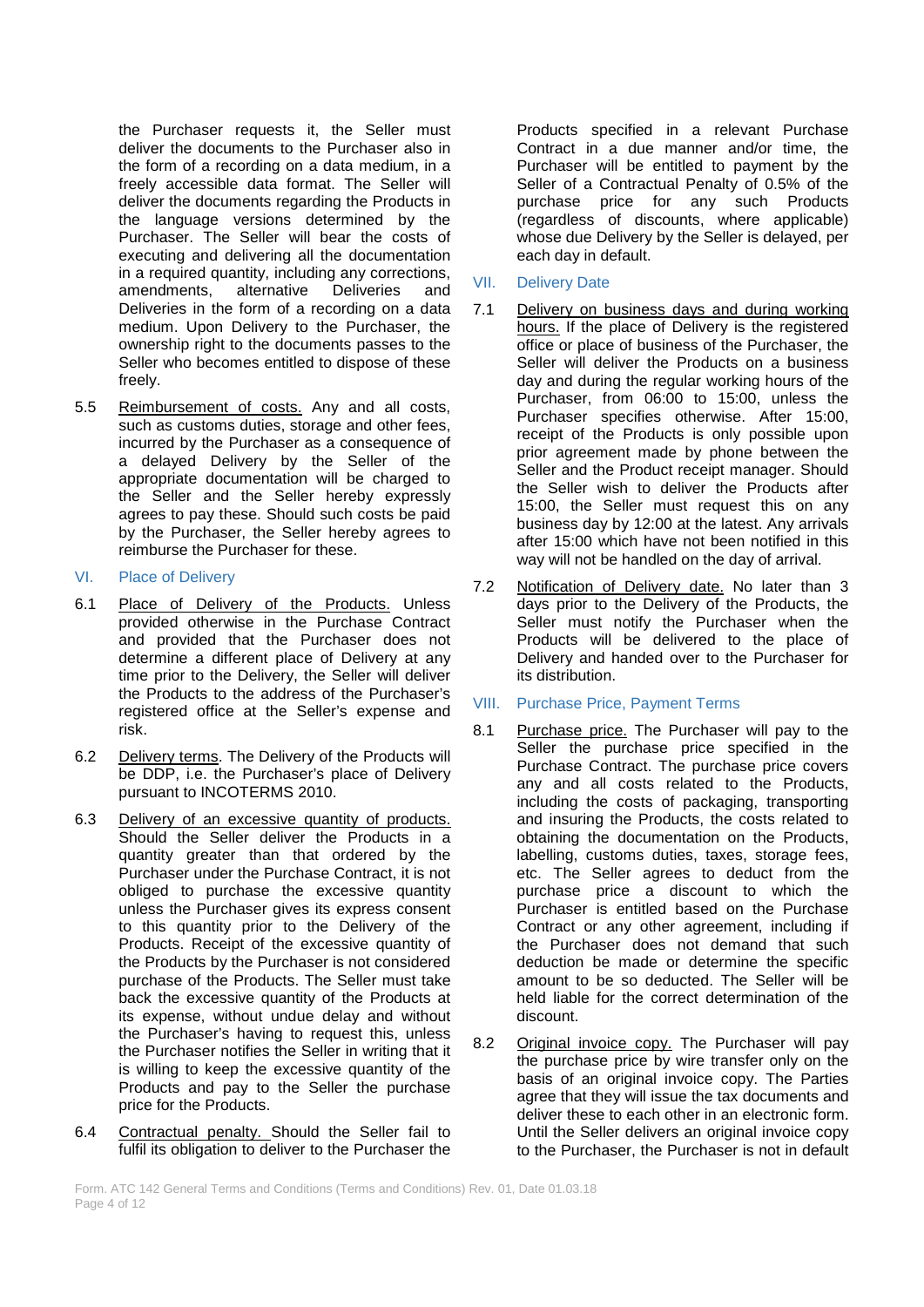of its obligation to pay the purchase price charged by way of a relevant invoice. Unless it follows otherwise from a relevant agreement between the Parties, the terms "invoice" and "tax document" are used as synonyms.

- 8.3 Specific essential elements of an invoice. The Seller has the right and, at the same time, the obligation to charge the purchase price (issue an invoice) no earlier than the time at which the Purchaser becomes obligated to pay the purchase price. Any invoice must have the essential elements of a tax and accounting document, in particular as follows:
	- a) Purchase Contract/purchase order number;
	- b) identification and specification of the Products, including the serial number thereof;
	- c) quantity of the Products;
	- d) purchase price of Products per unit;
	- e) discount to which the Purchaser is entitled;
	- f) total purchase price for the Products minus the discount.

A document proving that the Products were delivered as specified, certified by the Purchaser, must be attached to the invoice.

- 8.4 Invoice correction, amendment. Should any invoice issued by the Seller lack any prescribed essential elements, contain information which contradicts the Purchase Contract or these Terms and Conditions, or not meet any other requirements under Article 8.3 hereof, this invoice will not be acknowledged and paid by the Purchaser, but will immediately be returned by the Purchaser to the Seller for amendment or correction; in this case, the Purchaser will not be in default of payment of the purchase price.
- 8.5 Purchase price due date. The purchase price due date is specified in the Purchase Contract. If not, the Purchaser will pay the purchase price within 60 days after Delivery of a proper invoice. Should the invoice need to be corrected or amended, the invoice will be considered duly delivered upon Delivery of the new proper invoice.
- 8.6 Purchase price payment. If the purchase price is paid by wire transfer, the purchase price will be considered paid as of the date when the purchase price amount is debited to the Purchaser's account by the Purchaser's payment service provider.
- 8.7 Offsetting of claims. The Purchaser may set off by a unilateral act any of its own claims or claims acquired by assignment, whether or not due and payable or statute-barred, owing by the Seller against the Seller's claims arising from or in connection with the Purchase Contract or these Terms and Conditions. The Seller may not make, by a unilateral act, any set off against the Purchaser's claims arising from or related to the Purchase Contract or these Terms and Conditions.
- 8.8 Assignment of Seller's claims. The Seller may assign claims against the Purchaser arising from or in connection with the Purchase Contract or these Terms and Conditions only upon the express written consent of the Purchaser.
- 8.9 Charging of Seller's claims. The Seller agrees that it will not charge in any manner whatsoever its claims against the Purchaser arising from or in connection with the Purchase Contract or these Terms and Conditions by way of a security interest for the benefit of a third party.
- 8.10 Contractual Penalty. If the Seller sets off, assigns or charges its claims against the Purchaser arising from the Purchase Contract or these Terms and Conditions in contradiction with Articles 8.7, 8.8 or 8.8 hereof, the Purchaser becomes entitled to payment by the Seller of a Contractual Penalty in the amount of 20% of the claim which should have been set off, assigned or charged.
- 8.11 Contractual Penalty; statutory interest. Should the Purchaser default on payment of a due and payable purchase price, the Seller becomes entitled to payment by the Purchaser of a Contractual Penalty in the amount of 0.01% of the outstanding amount per each day or part thereof in default plus statutory late payment interest.
- IX. Quality Guarantee
- 9.1 Guarantee covering delivered products. The Seller will grant the Purchaser a guarantee covering the delivered Products. The Seller agrees that the during the guarantee period, the Products delivered under the Purchase Contract will be fit for use for the purpose specified in the Purchase Contract, or otherwise for a customary purpose, and will maintain the parameters determined in the Purchase Contract. Should some Product parameters not be specified in the Purchase Contract, the Seller agrees by virtue of the guarantee that Products delivered in accordance with the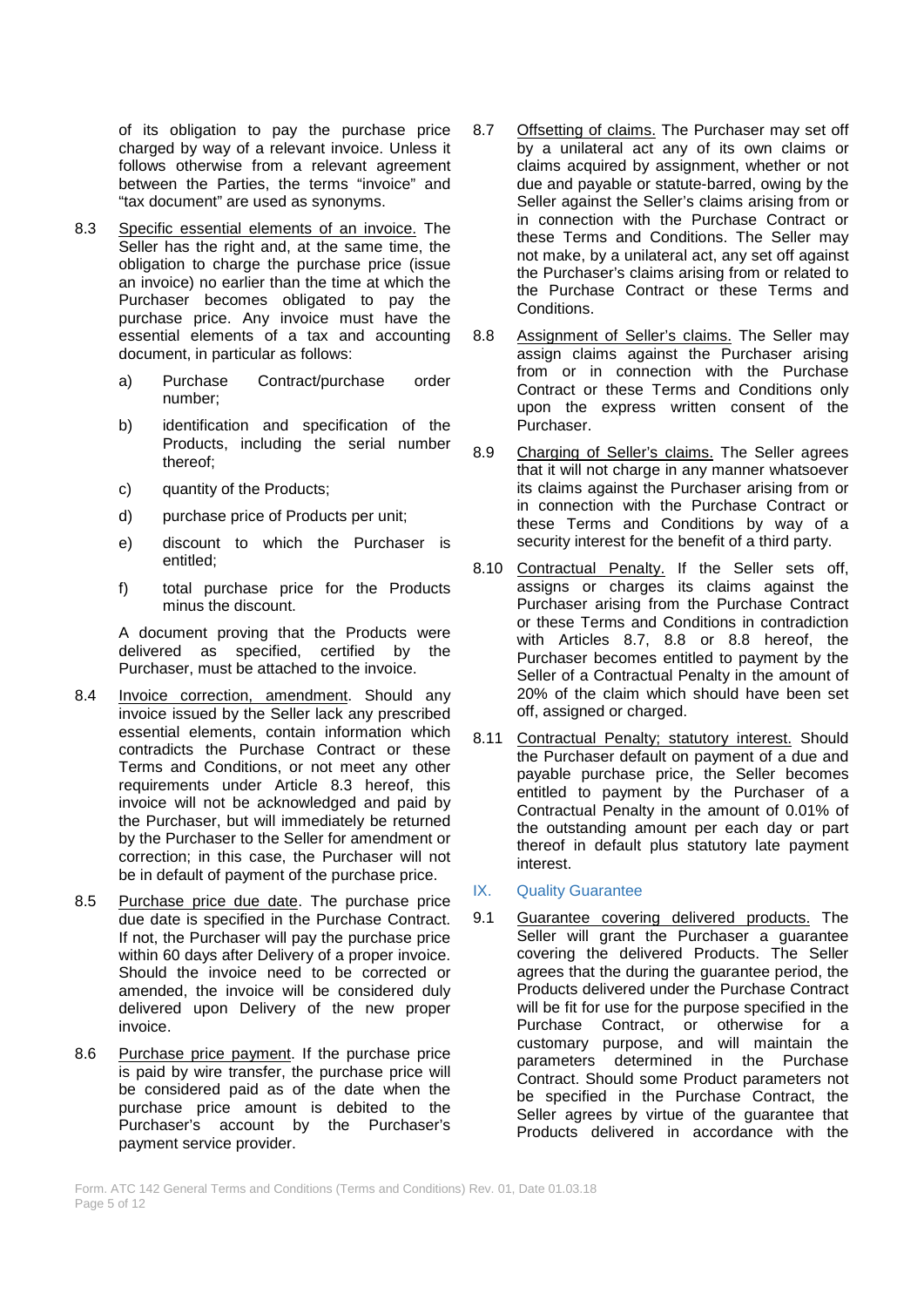Purchase Contract will maintain customary parameters during the guarantee period.

9.2 Guarantee period duration and commencement. The duration of the guarantee period is determined in the Purchase Contract. Should the duration of the guarantee period not be expressly determined in the Purchase Contract, it will be 36 months from the date of due Delivery of the Products. This guarantee period will always be extended by the period from the date of due Delivery of the Products to the date when such a quarantee period commences which covers the Products of the Purchaser for the manufacturing of which the Products delivered by the Seller were used or in which they were incorporated, but only for a period not exceeding 60 months after the date of due Delivery of the Products.

## X. Rights Arising from Defective Performance

- 10.1 For the avoidance of doubts, the Parties expressly exclude the application of SS. 1965, 2103, 2104, 2105, 2106, 2107 and 2112 of the Czech Civil Code.
- 10.2 Notification of defects of delivered products. If the Purchaser ascertains that the delivered Products have defects and unless the Purchase Contract or these Terms and Conditions provide otherwise, the Purchaser will draft a defect notification which will specify information on the Delivery of the Products, the date when the defect was ascertained and the assessment of the nature of the defect notified by the Purchaser. The Purchaser will deliver such notification to the Seller without undue delay, including a demand to notify the Purchaser of the proposed method for the rectification of the defects.
- 10.3 Form and Delivery of defect notification. A defect notification may be delivered to the Seller in writing. Any notification delivered in an electronic form or by fax must be acknowledged by the Seller immediately after Delivery.
- 10.4 Seller's obligations, notification of proposed defect rectification. The Seller has the obligation and declares that within a period specified under the Purchase Contract or otherwise within a period of 3 days of the Delivery of a defect notification under Articles 10.2 and 10.3 hereof and in accordance with the Purchaser's instructions, the Seller will fulfill the obligation as follows:
	- a) to appear in a place determined by the Purchaser in order to inspect the Products and identify more specifically

the defects notified to the Seller by the Purchaser by way of a defect notification, and to notify the Purchaser in writing within the said period of a procedure proposed for rectifying the defects, or

b) to notify the Purchaser in writing of the specific procedure proposed for rectifying the defects of the Products while exercising every effort and care and taking consideration of the periods needed for technological processes, including the dates planned for carrying out the rectification measures;

whereby this obligation is to be performed at the expense of the Seller.

- 10.5 Selecting a defect liability claim, determining the method and term for defect rectification. The claim to be raised under liability for Product defects and the method for rectifying any ascertained defects will be selected solely by the Purchaser who is not bound by the proposals of the Seller. Within 3 days of the date of the Seller's notification under Article 10.4 hereof, the Purchaser must notify the Seller in writing of the following:
	- a) that the Purchaser agrees with the method for the defect rectification as proposed by the Seller and determines the period for such rectification; or
	- b) that the Purchaser does not agree with the method proposed by the Seller and determines the method as well as the period for the defect rectification; or
	- c) that the Purchaser asserts a claim under liability for defects of the Products in accordance with Article 10.6 hereof other than rectification of the defect of the **Products**

Should the Seller default on performance of the obligations under Article 10.4 hereof, the Purchaser may select a claim to be asserted under liability for defects of the Products and/or the method for rectifying the defect and the period for carrying out the same within 3 days after the expiration of the period for the performance of the obligation under Article 10.4 hereof. The method for rectifying the defect(s) and the period for carrying out such rectification as determined by the Purchaser pursuant to sections a), b) and the selected claim asserted under the Product defect liability pursuant to section c) are binding upon the Seller.

10.6 Product defect liability claims. Regardless of the nature of the defect and the gravity of breach of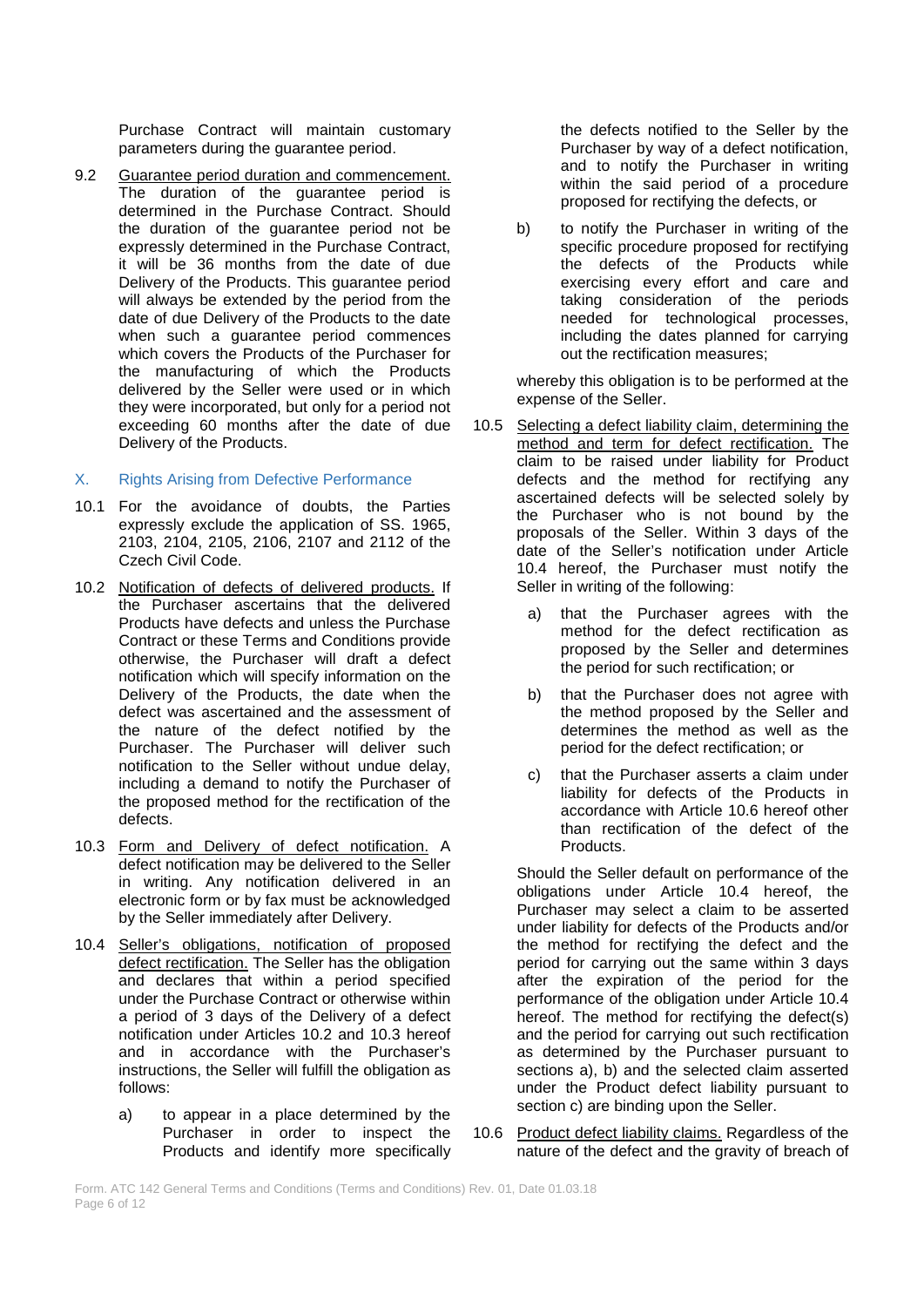the Purchase Contract arising from the defect, the Purchaser may at any time:

- a) require that the defect be rectified by delivering replacement Products;
- b) require that legal errors be rectified;
- c) require that the defects be rectified by repairing the Products provided that the defects are repairable;
- d) require a reasonable purchase price reduction;
- e) withdraw from the Purchase Contract;
- f) alone or via a third party and at the expense of the Seller, or, if need be, according to the Seller's instructions, inspect the Products, carry out any steps necessary for ascertaining the defects, sort out the Products, repair the Products or ensure a replacement Delivery, whereby such steps will not affect the<br>quarantee covering the Products quarantee covering the delivered. The Seller agrees to reimburse the Purchaser for such costs in full. In this situation, the Purchaser must duly document the costs incurred under the preceding sentence and draw up such documentation based on which the Product defects will be obvious (photos, videos, etc.),

whereby selecting one of the claims is solely at the Purchaser's discretion.

- 10.7 Selection of additional product defect liability claim. If it proves additionally that the defects of the Products are non-repairable or the repair is associated with unreasonable expense, the Purchaser may require that replacement Products be delivered or raise another claim under liability for Product defects pursuant to Article 10.6 hereof if such decision is notified by the Purchaser to the Seller without undue delay after the Purchaser was informed of the said fact by the Seller.
- 10.8 Failure to rectify defects. If the Purchaser files a claim under liability for Product defects pursuant to Article 10.6, sections a), b) and c) hereof and the Seller does not rectify the defects in the manner and time determined by the Purchaser, or if prior to the expiration of such time the Seller notifies the Purchaser that it will not rectify the defects, the Purchaser may:
	- a) withdraw from the Purchase Contract;
	- b) assert any other claim pursuant to Article 10.6 hereof.
- 10.9 Purchase price payment prior to defect rectification. Prior to the rectification of any and all defects of the Products, the Purchaser is not obliged to pay to the Seller the purchase price for the defective Products if this purchase price has not yet been paid to the Seller.
- 10.10 Standard defect. If the subject matter of a Delivery or repeated Deliveries are Products of the same type and the same defect occurs in at least 10% (but no less than two pieces or other measurement units of the Products) of the total quantity of the Products of the same type delivered so far and/or delivered during the 12 months preceding the month during which the standard defect notification was delivered to the Seller, such a defect is considered standard (and all the Products of the same type delivered so far are considered defective). The Purchaser may assert a claim under standard defect liability against the Seller no later than 3 years of the date of expiration of the guarantee period covering the Products. If the delivered Products of the same type have a standard defect and in regard of part of and/or the entire defective Delivery the Purchaser does not select a claim other than arising from Article 10.6 hereof, the Seller must ensure for the Purchaser at the Seller's expense a full replacement Delivery of all the Products of the same type which are considered defective within the meaning of this provision and will do so within 30 days after the standard defect notification is delivered to the Seller. Should the Seller fail to fulfil this obligation, the Purchaser may withdraw, after the period for Delivery by the Seller of the replacement Products expires, from all the purchase contracts whereunder the Products of the same type were delivered which are considered defective within the meaning of this provision.
- 10.11 Repeated defect. If within 5 days after a defect is rectified by the Seller, the same defect occurs in the Products, such a defect is considered not rectified, including any and all consequences that may arise from this (in particular, assertion of defect liability claims or damage liability claims).
- 10.12 Other rights of the Purchaser. In addition to the rights arising from defect liability, the Purchaser has the right to claim from the Seller payment of a Contractual Penalty should the Seller default on performance of the Seller's obligations arising from liability for Product defects, whereby this Contractual Penalty will be 0.5% of the purchase price for the defective Products (irrespective of purchase price discounts, where applicable) per each day of default of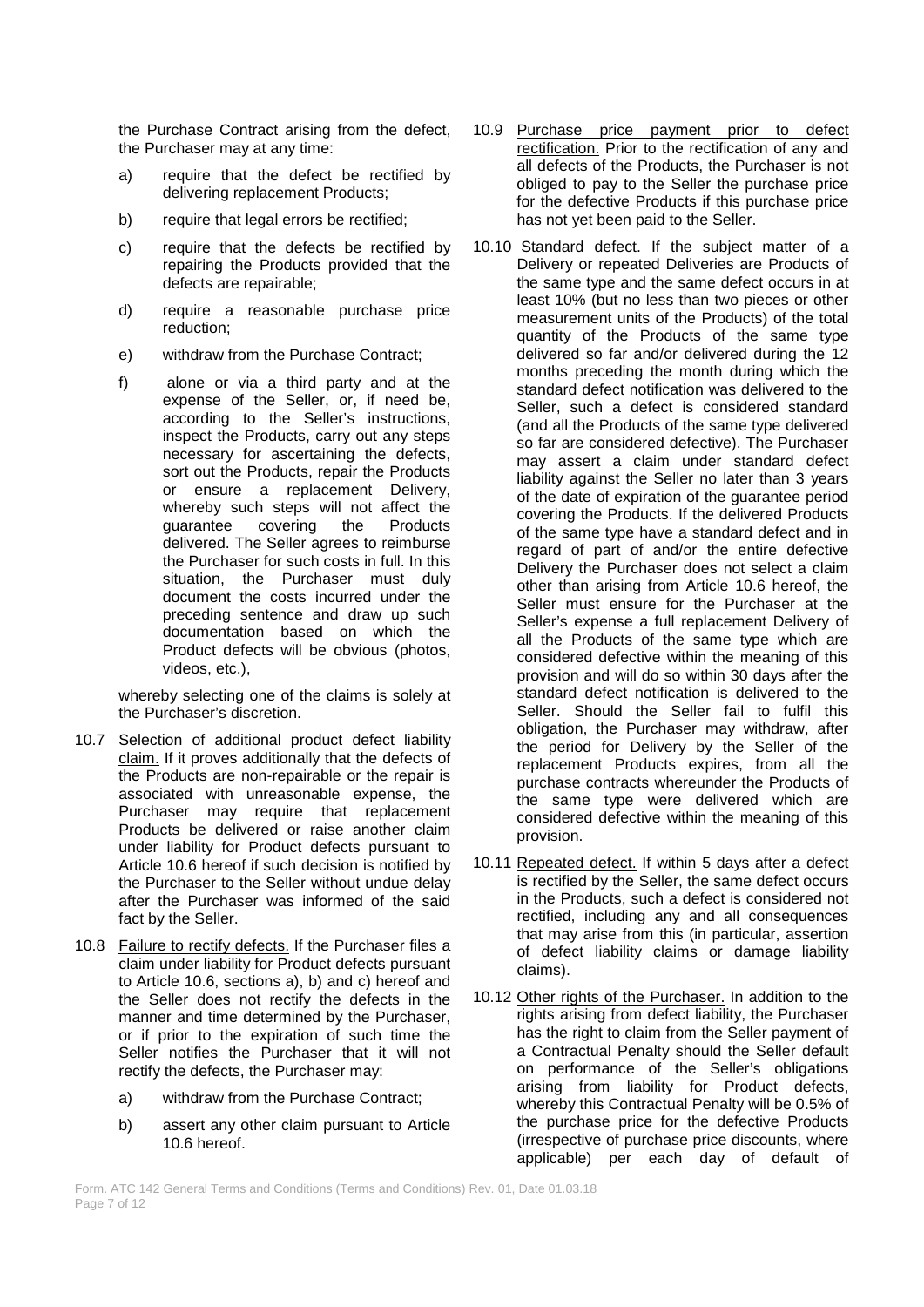performance of the Seller's obligations arising from defect liability.

# XI. Knowledge

- 11.1 Technical and other documentation of the Purchaser. Any and all technical and other documentation to be delivered by the Purchaser to the Seller in relation to the Products for the purpose of performance of the Purchase Contract remains the sole and exclusive property of the Purchaser. The sole and exclusive ownership right of the Purchaser covers all the technical and other solutions and processes recorded by way of the technical documentation whereas in relation to the said knowledge the Purchaser does not grant the Seller any licence and any intellectual property rights, etc.
- 11.2 Use by the Seller of the Purchaser's technical and other documentation. Technical and other documentation within the meaning of Article 11.1 must not be made public or accessible to third parties or used for the benefit of any third party by the Seller. The Seller may use such documentation only in relation to the Products in order to perform the Purchase Contract. This obligation does not cover administrative or other public bodies or authorities provided that they carry out statutory control or other supervision in accordance with relevant legal regulations. Upon performance or expiration in any other manner of the Purchase Contract, the Seller must return such documentation to the Purchaser and destroy any and all copies, where these exist, made by the Seller for the purpose of performance of the Purchase Contract.
- 11.3 Additional technical and other documentation. The Seller agrees that it will not make public or disclose to a third party or use for the benefit of any third party any additional technical and other documentation not specified in Article 11.1 hereof (in particular the documentation developed by the Seller for the purpose of performance of the Purchase Contract) if the Purchaser contributed to or financed or cofinanced the development thereof. The Seller may use such documentation only in relation to the Products in order to perform the Purchase Contract. Upon performance or expiration in any other manner of the Purchase Contract, the Seller must deliver such documentation to the Purchaser free of charge, transfer the ownership right to such documentation to the Purchaser and destroy any and all copies, where these exist, made by the Seller for the

purpose of performance of the Purchase Contract.

- 11.4 Contractual penalty. If the Seller does not fulfil any of its obligations under Articles 11.1, 11.2 or 11.3 hereof, the Purchaser may claim from the Seller payment of a Contractual Penalty in the amount of CZK 100,000 per each instance of a breach of any such obligation, including per each repeated breach thereof. For the avoidance of doubts, the Parties expressly declare that none of the obligations under Articles 11.1, 11.2 or 11.3 hereof will expire upon payment of the Contractual Penalty.
- XII. Industrial or other intellectual property
- 12.1 The Seller agrees to ensure that no provision of the Purchase Contract or the application thereof constitutes unlawful infringement of the intellectual or industrial property rights of any third parties enjoying legal protection under the laws of any jurisdiction whatsoever.
- 12.2 Authorisation. The Seller hereby expressly declares that it is fully authorised to dispose of the industrial and intellectual property rights covering the Products; the Seller agrees to ensure due and undisturbed use of the Products by the Purchaser or the customers of the Purchaser and transfer of the Products by the Purchaser to third parties.
- 12.3 Right of use. The Seller declares that as of the day of acceptance of the Products, the Products will belong to the Purchaser, including the nonexclusive right of use thereof, whereby this right – to the broadest extent – arises from relevant laws governing the relevant type of industrial or intellectual property. The right of use of the Products is unlimited in time or territory and is transferred as a gratuitous and transferrable right including the right of sub-licence and as a right which may be assigned without the need for the consent of the originator or owner of the industrial or intellectual property. Any fee for the granting of such rights is included in the purchase price for the Products.
- 12.4 Indemnification. The Seller further agrees to ensure that the Purchaser or, where applicable, any other person, incurs no harm whatsoever as a consequence of the breach, where this exists, by the Seller of its obligations arising from this Section or as a consequence of any false representation of the Seller. The Seller expressly agrees to compensate the Purchaser for any damage arising from the breach of such obligations or such false representations and also for any and all damage and expenses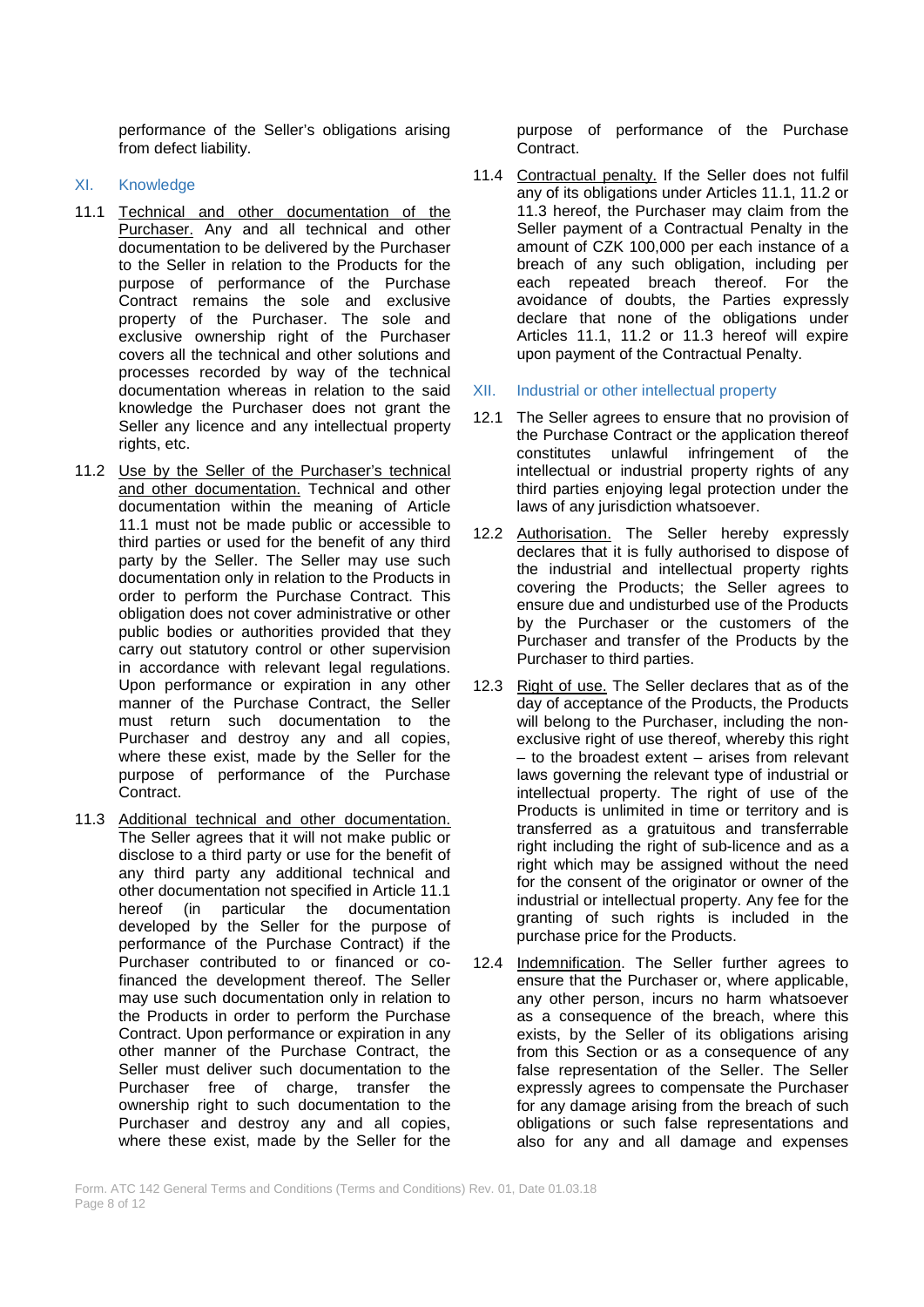which the Purchaser may incur as a result of any third-party rights claimed against the Purchaser or a customer of the Purchaser.

#### XIII. Liability for Damage

13.1 Liability for damage. The Parties agree that for the purposes of determination of the extent of compensation of damage arising from the Seller's breach of the Purchase Contract governed by these Terms and Conditions, the Seller will be held liable for any damage inflicted upon the Purchaser, the customers of the Purchaser or other persons in relation the breach by the Seller of its obligations arising from the Purchase Contract, including damage in excess of such damage which the Seller might have anticipated as a potential consequence of its breach of obligations, including an event of force majeure. The Seller must compensate the Purchaser for damage, including in particular any amounts which the Purchaser incurs in connection with the Seller's breach of obligations under the Purchase Contract, the costs of proceedings conducted by the Purchaser in connection with the breach of obligations under the Purchase Contract, as well as any and all expenses incurred in connection with the defects of the Products, including the expenses related to the disassembly of the Products, expenses related to the new assembly of the Products, expenses related to the shutdown of the final product in which the defective Products were incorporated. The Seller agrees to compensate the Purchaser for such damage in full within 30 days after Delivery of the Purchaser's request made in writing.

## XIV. Purchase Contract Termination

14.1 Withdrawal from the Purchase Contract. Unless otherwise specified in the Purchase Contract or these Terms and Conditions, the Purchaser may withdraw from the Purchase Contract in accordance with the laws of the Czech Republic and prior to due Delivery of the Products without cause; in this case, the Purchaser must reimburse the Seller for any expenses reasonably incurred in connection with the performance of the Purchase Contract, but not exceeding the purchase price determined in the Purchase Contract which has been terminated. The Seller must deliver to the Purchaser a calculation in writing of the expenses specified in the preceding sentence, together with the documentation proving that such expenses were incurred, within 14 days after the notice of withdrawal was delivered to the Seller,

otherwise the Seller's right under this paragraph expires. If the Purchaser withdraws from any Purchase Contract due to a reason on the part of the Seller and, therefore, any previously delivered Products fail to fulfil the economic function required by the Purchaser (such as due to the need to maintain the unified character of the Purchaser's final products for the benefit of the Purchaser's customers), the Purchaser may withdraw without cause also from all the remaining Purchase Contracts (in full or in part) whereunder such identical Products were or should be delivered. In such a situation, the Purchaser is not obliged to reimburse the Seller for any expenses whatsoever.

- 14.2 Surviving rights and arrangements. Any Purchase Contract, in which these Terms and Conditions are incorporated as its integral part, expires upon withdrawal therefrom. The following provisions or rights do not expire upon withdrawal from or any other termination of the Purchase Contract:
	- a) the rights arising from liability for Product defects;
	- b) the arrangement concerning the guarantee and liability for defects;
	- c) the arrangement concerning nondisclosure, confidentiality and protection of knowledge;
	- d) the rights to compensation for damage that arise from the breach of the Purchase Contract;
	- e) any other rights where this is required by relevant laws.
- 14.3 Products after conveyance of ownership rights. Unless the Purchase Contract provides otherwise, any previously delivered Products in regard of which the ownership right conveyed or was transferred to the Purchaser prior to the withdrawal from the Purchase Contract:
	- a) remain the property of the Purchaser following the withdrawal from the Purchase Contract. In this case, the Seller has the right to an alternative monetary performance up to the amount of any benefit that the Purchaser obtained from such used Products. If the purchase price for such previously delivered Products had already been paid, the Seller must refund to the Purchaser the difference between the purchase price and the right to an alternative monetary performance under the preceding sentence. If the purchase price for such previously delivered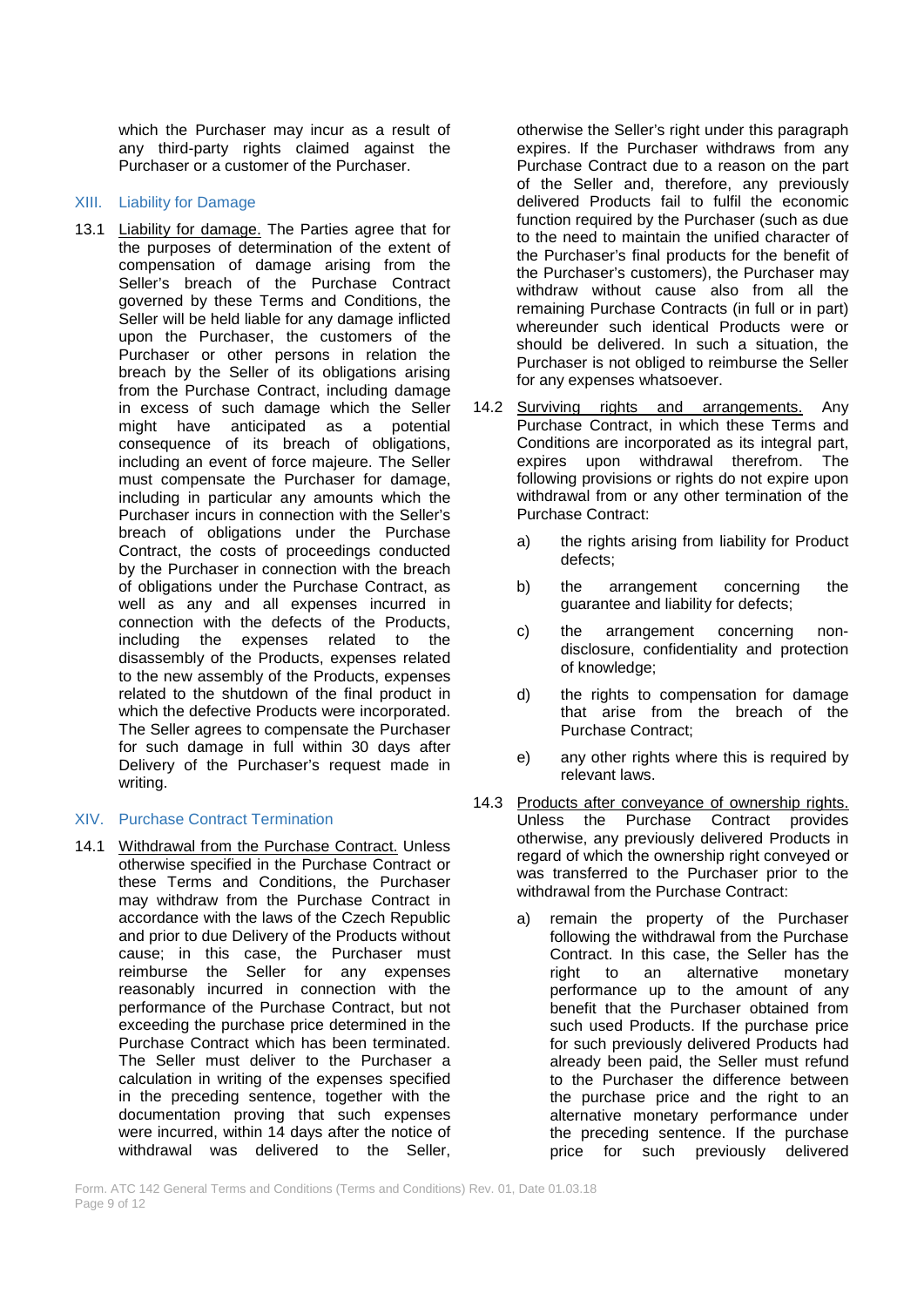Products had not been paid prior to the withdrawal from the Purchase Contract, the Purchaser must provide to the Seller an alternative monetary performance less the Purchaser's claims, where applicable, for a<br>Contractual Penalty, damage Contractual compensation, etc.; or

- b) may be returned by the Purchaser to the Seller following the withdrawal from the Purchase Contract. At the same time, the Seller must refund to the Purchaser any previously paid purchase price or any part thereof.
- 14.4 Settlement between the Parties. In the event of withdrawal from the Purchase Contract, the Parties must settle their rights and obligations in a manner and under terms determined by the Purchaser. Within 30 days after the withdrawal enters into effect, the Purchaser must deliver to the Seller a notification in writing as to in what manner the relationships between the Parties will be settled. In a written report on the settlement the Purchaser:
	- a) will identify the mutual rights which came into existence between the Parties upon the withdrawal from the Purchase Contract and/or continuing mutual rights which arose from the Purchase Contract, in particular the rights to the return of the Products, the rights to the return of any other performances provided under the Purchase Contract, the rights to an alternative monetary performance, the rights to payment of a contractual penalty, the rights to damage compensation, the rights arising from liability for Product defects, etc.;
	- b) will determine reasonable terms for the<br>fulfilment of the Parties' mutual fulfilment of the obligations arising from the settlement between the Parties.

The manner of and terms for the settlement between the Parties as determined by the Purchaser are binding upon the Parties. Any expenses arising in connection with the withdrawal from the Purchase Contract and refunds, where applicable, of any previously provided performance will be borne by the Seller.

#### XV. Miscellaneous

15.1 Force majeure. Should an event of force majeure occur, any and all terms for the performance of obligations of the Parties under the Purchase Contract or these Terms and

Conditions will be extended by the duration of this event of force majeure. The Seller must notify the Purchaser of the occurrence and cessation of any event of force majeure in writing and without undue delay. In addition, the Seller must notify the Purchaser in writing and without undue delay of the occurrence and cessation of an event of force majeure at the Seller's subcontractor. Force majeure does not cover in particular events such as lockouts, delayed subcontractors' Deliveries (unless caused by force majeure), insolvency, insufficient headcount, or insufficient amount of material. Force majeure covers, in particular, events such as an earthquake, flooding, major fire or war.

- 15.2 Change of circumstances. The Seller assumes the risk for any change of circumstances subsequent to the execution of the Purchase Contract.
- 15.3 Trade secrets. Any and all information which the Purchaser discloses to the Seller will be considered confidential and as a trade secret. The Seller agrees not to inform third parties of the existence and content of any agreement made by and between the Purchaser and the Seller. Without the express prior consent of the Purchaser given in writing, the Seller may not disclose or make accessible to third parties any information or documents relating to any agreement between the Purchaser and the Seller which has been and/or will be disclosed or otherwise made accessible to the Seller by the Purchaser. The express prior written consent is required also with regard to disclosure of the Seller's information to its subcontractors in relation to the performance of any agreement between the Purchaser and the Seller.
- 15.4 Severability clause. Should any provision of the Purchase Contract or these Terms and Conditions be or become invalid or ineffective, such invalidity or ineffectiveness is without prejudice to the validity and effectiveness of the remaining provisions of the Purchase Contract or these Terms and Conditions. In this situation, the Parties agree to replace, by mutual agreement, the invalid and/or ineffective provision with a new provision which corresponds as closely as practicable to the purpose of the original provision as initially intended.
- 15.5 Construction. The Parties do not intend any rights and obligations to be inferred, beyond the scope of the express provisions of the Purchase Contract and these Terms and Conditions, from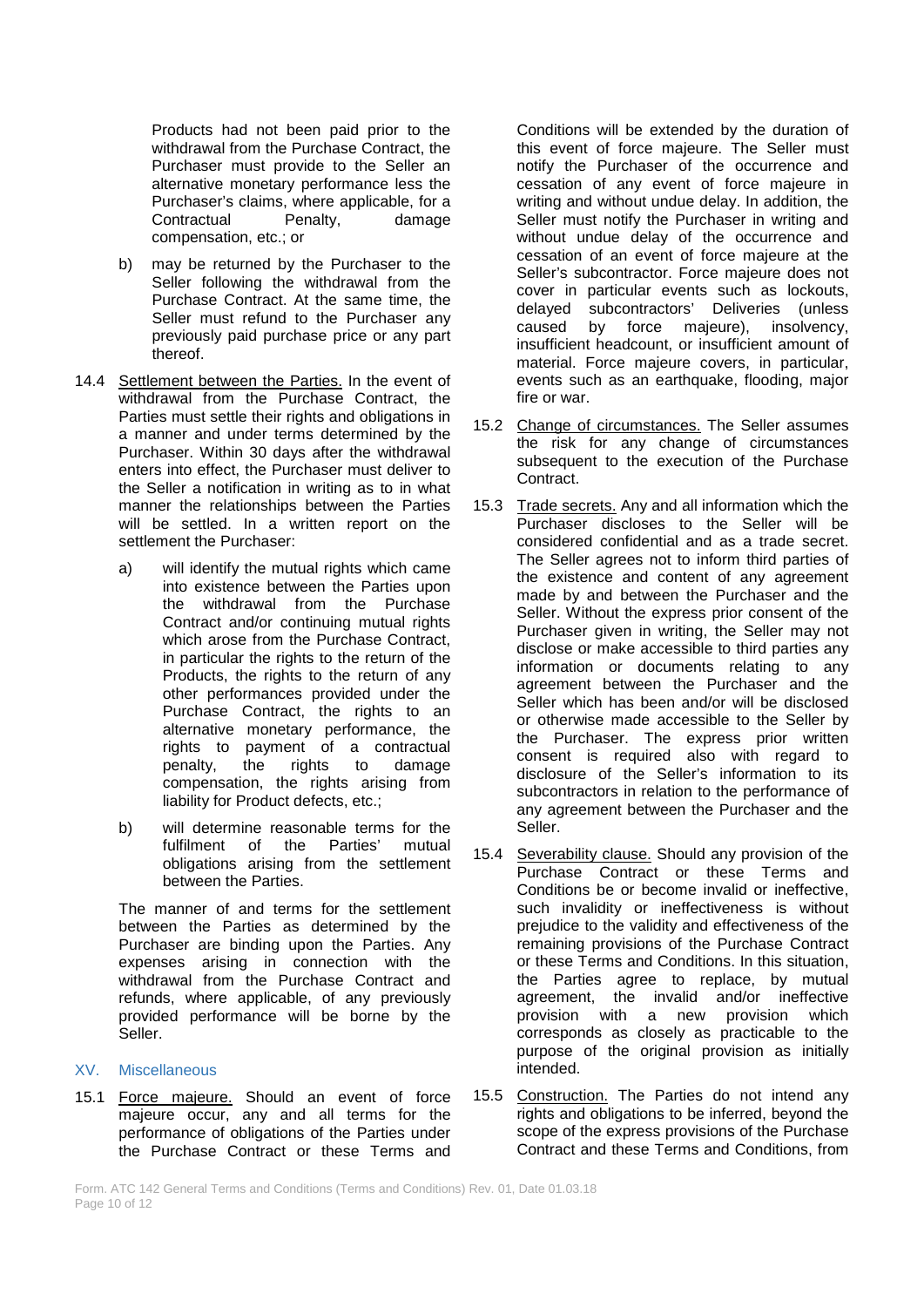any current or future practice established between the Parties or any customary practice observed generally or in an industry related to the subject matter of the Purchase Contract and/or these Terms and Conditions unless the Purchase Contract and/or these Terms and Conditions expressly provide otherwise. In addition, the Parties hereby certify that they are not aware of any business customs or practice previously established between them.

- 15.6 Amendments. Any and all alterations and/or amendments of/to the Purchase Contract or these Terms and Conditions must be made in writing.
- 15.7 Limitation period. Unless the Purchase Contract provides otherwise, the limitation period is 4 years on the part of the Seller as well as the Purchaser.
- 15.8 Our organisation, our customers and statutory authorities (statutory surveillance authorities) hereby reserve the right to access under DIN EN 9100 any and all relevant spaces of all the facilities on each supplier chain level covered by a purchase order as well as any and all usable records.

15.9 Counterfeit Goods. Supplier warrants and certifies that Goods delivered pursuant to this Purchase Order, shall (i) be new, (ii) be and only contain materials obtained from the OEM or an authorized OEM reseller or distributor, (iii) not be or contain any Counterfeit Goods, and (iv) contain only authentic, unaltered OEM labels and other markings. Supplier shall provide to ATP the OEM's certificate of conformance for any Goods acquired from an authorized OEM reseller or distributor. Goods shall not be acquired from independent distributors or brokers unless specifically authorized in writing by ATC. Supplier shall maintain a method of item traceability that ensures tracking of the supply chain back to the manufacturer of all parts included in assemblies and subassemblies being delivered per this Purchase Order. This traceability method shall clearly identify the name and location of all of the supply chain intermediaries from the manufacturer to the direct source of the product for Supplier, and shall include the manufacturer's batch identification for the item(s) such as date codes, lot codes, serializations, or other batch identifications. When requested by ATC, Supplier shall provide OEM documentation that authenticates traceability of the affected items to the applicable OEM. Supplier shall immediately notify ATC if it knows or suspects that it has provided Counterfeit Goods. Supplier shall flow the requirements of this paragraph to its subcontractors and suppliers at any tier for the performance of the purchase order.

- XVI. Governing Law, Dispute Resolution
- 16.1 Governing law. The rights and obligations of the Parties, including the formation, validity and effectiveness of the Purchase Contract, are governed by Czech law, excluding the rules on conflict of laws and the UN Convention on Contracts for the International Sale of Goods.
- 16.2 Czech Civil Code. In these Terms and Conditions, the Czech Civil Code refers to Act No. 89/2012 Sb., Czech Civil Code, as amended.
- 16.3 INCOTERMS 2010. Where the Purchase Contract refers to INCOTERMS 2010, this refers to the International Rules for the Interpretation of Trade Terms INCOTERMS 2010 as published by the International Chamber of Commerce in Paris. By applying the abovementioned publication in the Purchase Contract, the provisions of INCOTERMS regarding the clause on trade terms are incorporated as an integral part of the Purchase Contract.
- 16.4 Courts of general jurisdiction. The Parties agree to make every effort to settle any disputes arising from or in connection with the Purchase Contract amicably. Furthermore, the Parties agree that should any dispute or claim arising from or in connection with the Purchase Contract not be settled amicably, such a dispute or claim will be referred for a final decision to the general courts of the Czech Republic. The court with jurisdiction over such disputes is the District Court in Klatovy, and provided that the District Court in Klatovy does not have matter of fact jurisdiction, the court of jurisdiction will be the Regional Court in Pilsen.

Arbitration clause. The Parties hereby agree to make every effort to resolve any and all disputes arising from or in connection with the Purchase Contract amicably. Furthermore, the Parties agree that should any dispute or claim arising from or in connection with the Purchase Contract not be settled amicably, such a dispute or claim will be referred for a final decision to the Arbitration Court attached to the Czech Chamber of Commerce and the Czech Agrarian Chamber ("Arbitration Court"). Such arbitration will be conducted in accordance with the Arbitration Court Rules by a tribunal comprising three arbitrators. Each Party will appoint one arbitrator and the two arbitrators so appointed by the Parties will appoint the third arbitrator who will be the Presiding Arbitrator. If the two arbitrators appointed by the Parties do not